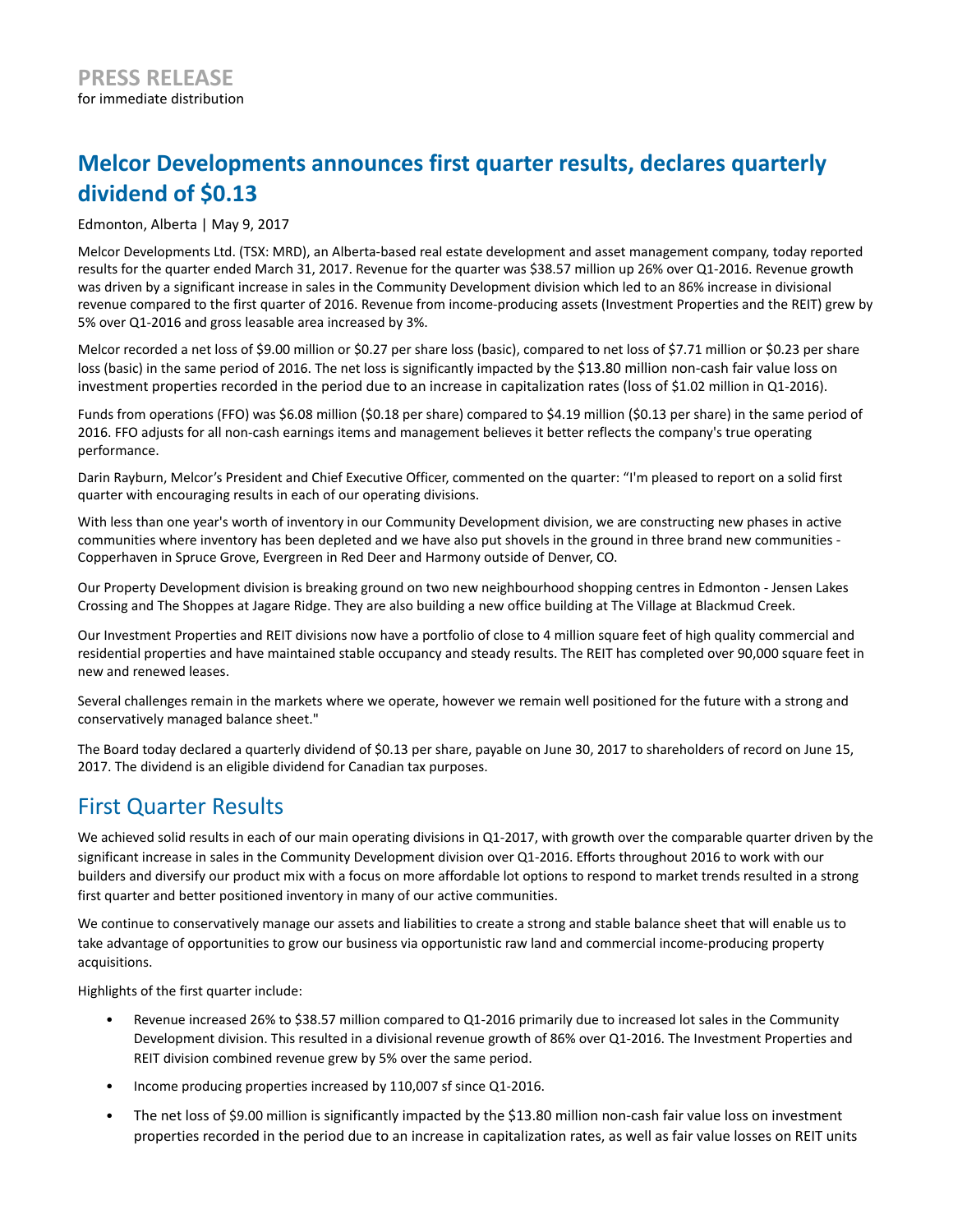due to price appreciation. Management believes funds from operations (FFO) is a better reflection of our true operating performance. Funds from operations was \$6.08 million compared to \$4.19 million in Q1-2016.

- We continue to invest in land holdings for future development and made the following acquisitions during the quarter:
	- 59.04 acres in Lethbridge, AB for a purchase price of \$1.56 million;  $\circ$
	- $\circ$ 39.91 acres in Edmonton, AB for a purchase price of \$0.98 million; and
	- a 50% interest in 52.9 acres in Calgary, AB for a purchase price of \$1.90 million.  $\circ$
- Subsequent to the quarter, the REIT completed the sale of a 67,610 sf industrial building in Lethbridge, AB for \$7.76 million (including transaction costs).
- We paid a quarterly dividend of \$0.13 per share on April 5, 2017. The REIT paid distributions of \$0.05625 per trust unit in January, February and March for a quarterly payout ratio of 73%.
- On March 17, 2017 we announced the appointment of Darin Rayburn as Melcor's President & Chief Executive Officer effective April 15, 2017.
- On May 9, 2017 we declared a quarterly dividend of \$0.13 per share, payable on June 30, 2017 to shareholders of record on June 15, 2017. The dividend is an eligible dividend for Canadian tax purposes.

## Selected Highlights

| (\$000s except as noted)       | <b>Three months ended</b> |           |           |
|--------------------------------|---------------------------|-----------|-----------|
|                                | 31-Mar-17                 | 31-Mar-16 | Change    |
| Revenue                        | 38,567                    | 30,554    | 26.2 %    |
| Gross margin (%) *             | 48.3 %                    | 52.1 %    | $(3.8)$ % |
| Net income (loss)              | (9,003)                   | (7, 714)  | 16.7 %    |
| Net Margin (%) *               | $(23.3)\%$                | (25.2)%   | 1.9%      |
| Funds from operations *        | 6,078                     | 4,190     | 45.1 %    |
| Per Share Data (\$)            |                           |           |           |
| Basic earnings (loss)          | (0.27)                    | (0.23)    | 17.4 %    |
| Diluted earnings (loss)        | (0.27)                    | (0.23)    | 17.4 %    |
| Funds from operations *        | 0.18                      | 0.13      | 38.5 %    |
| As at (\$000s except as noted) | 31-Mar-17                 | 31-Dec-16 | Change    |
| Shareholders' equity           | 980,801                   | 994,721   | (1.4)%    |
| Total assets                   | 1,870,938                 | 1,891,988 | (1.1)%    |
| Per Share Data (\$)            |                           |           |           |
| Book value *                   | 29.41                     | 29.83     | (1.4)%    |

#### **MD&A and Financial Statements**

Information included in this press release is a summary of results. This press release should be read in conjunction with Melcor's consolidated financial statements and management's discussion and analysis for the three months ended March 31, 2017, which can be found on the company's website at www.Melcor.ca or on SEDAR (www.sedar.com).

#### **About Melcor Developments Ltd.**

Melcor is a diversified real estate development and asset management company that transforms real estate from raw land through to highquality finished product in both residential and commercial built form. Melcor develops and manages mixed-use residential communities, business and industrial parks, office buildings, retail commercial centres and golf courses. Melcor owns a well diversified portfolio of assets in Alberta, Saskatchewan, British Columbia, Arizona, Colorado and Texas.

Melcor has been focused on real estate since 1923. The company has built over 100 communities across Western Canada and today manages 3.88 million sf in commercial real estate assets and 612 residential rental units. Melcor is committed to building communities that enrich quality of life - communities where people live, work, shop and play.